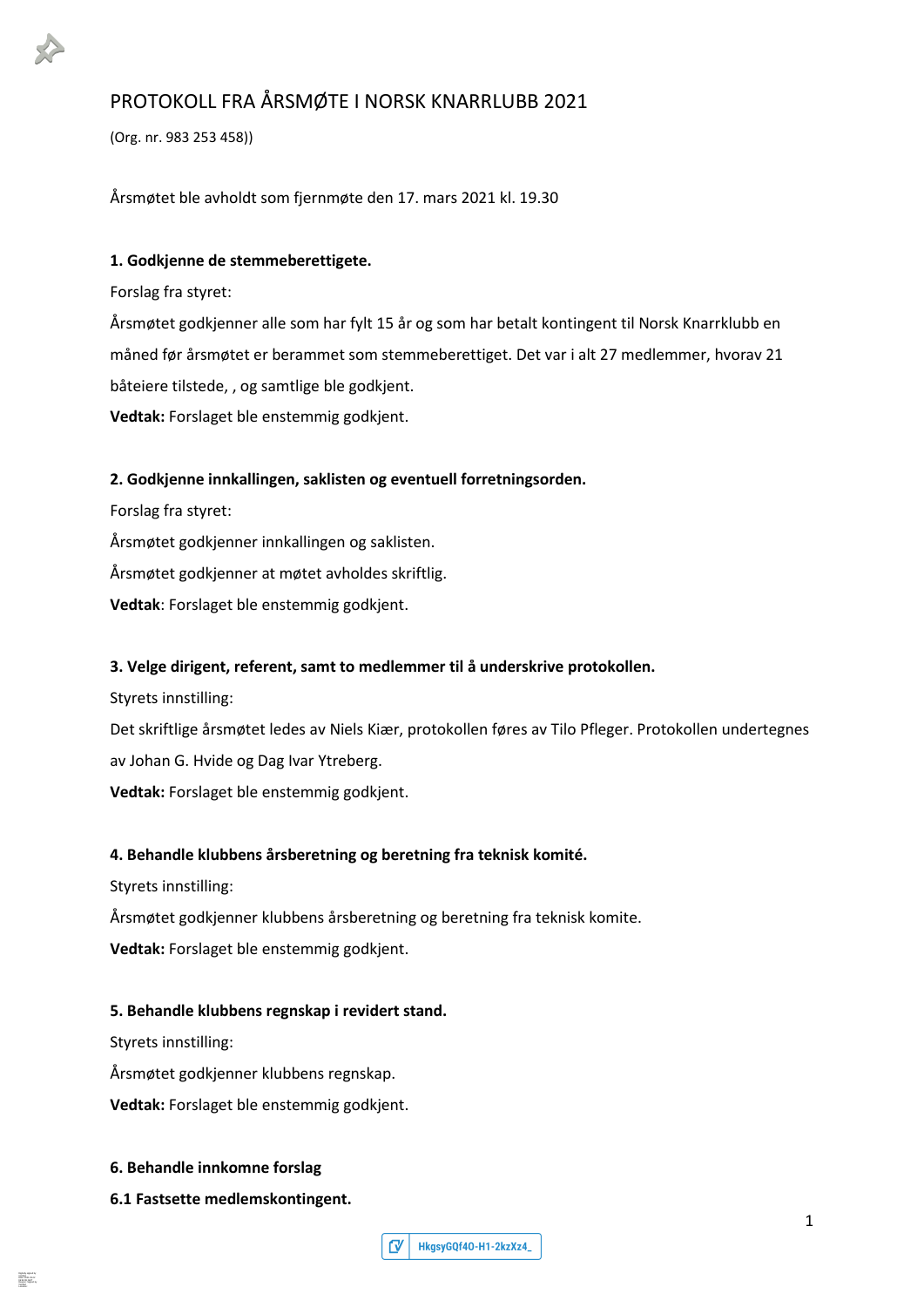Styrets innstilling:

Kontingent for NKK fastsettes til kr. 400 pr. båteier

**Vedtak:** Forslaget ble enstemmig godkjent.

# **6.2. Forslag til oppdatering av lov for Norsk Knarrklubb og Norsk Knarrklubb Øst og Norsk**

# **Knarrklubb Vest, 2. gangs behandling**

Styrets innstilling:

Lov for Norsk Knarrklubb, Norsk Knarrklubb Øst og Norsk Knarrklubb Vest endres som foreslått av styret

**Vedtak:** Følgende ble enstemmig vedtatt:

# **6.2.1:**

Lov for Norsk Knarrklubb §8. Årsmøtets oppgaver

Nytt punkt 8.:

*8. Fastsette medlemskontingent*

Nummerering forskyves fortløpende.

# **6.2.2**

Lov for Norsk Knarrklubb Øst §8. Årsmøtets oppgave

Nytt punkt 7.:

*7. Fastsette medlemskontingent*

Nummerering forskyves fortløpende.

# Lov for Norsk Knarrklubb Vest §8. Årsmøtets oppgave

Nytt punkt 7.:

*7. Fastsette medlemskontingent*

Nummerering forskyves fortløpende.

#### **6.2.3**

Lov for Norsk Knarrklubb §8. Årsmøtets oppgaver

Endring av punkt 7.:

*Behandle forslag til endringer av klasseregler for Knarren. Vedtatte endringer i klassereglene fremlegges straks for IKA for videre behandling som fastsatt i IKAs vedtekter. Endringer i klassereglene skal synkroniseres med utenlandske Knarr organisasjoner, og om nødvendig behandles på et ekstraordinært årsmøte*.

#### **7. Forslag til endring av klasseregler for Knarr**

Styrets innstilling:

Klasseregler for knarren endres som foreslått av styret.

**Vedtak:** Følgende ble enstemmig vedtatt:

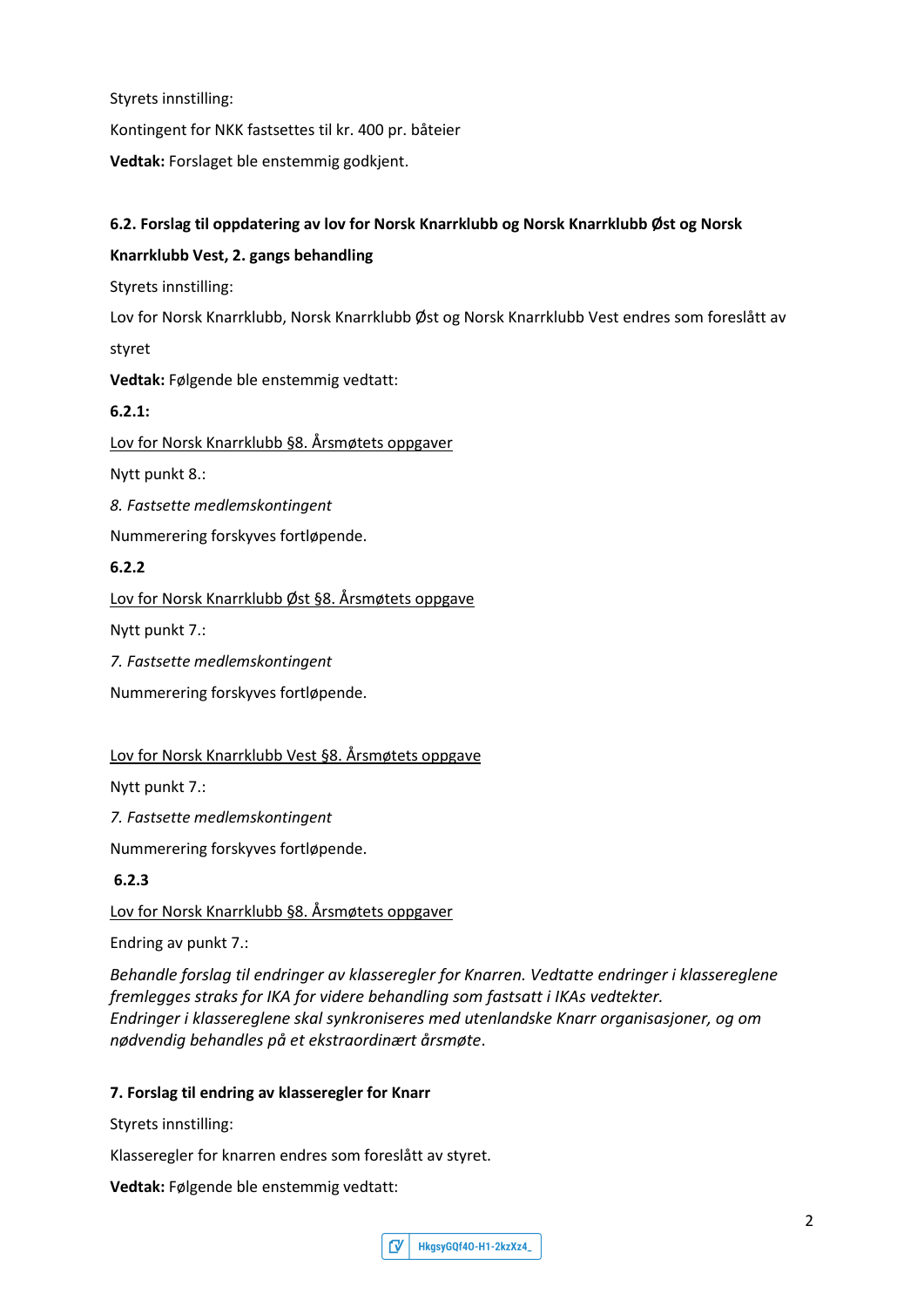# **7.1:**

#### **Oppdatert ordlyd etter endring:**

Ny tekst/endring i *kursiv (hovedpunkter er oversatt til norsk og forenklet.* **NB: Det er engelsk tekst som gjelder som gitt i dokument:gjegitt I Appendiks A) <** NKK2020 VEDLEGG 04-2020-class rules - Clarifications and Changes adopted IKA.pdf**>** Ref. IKA General Meeting 2019 Minutes, Knarr International Class Rules: https:/[/www.knarronedesign.com/](http://www.knarronedesign.com/)

# C.8 HULL APPENDAGES

8.6 BARNEY (Traveler) a) USE: A barney post may be fitted. b) OPTIONAL 2)

*Begrensning på plate på toppen av skjøtestolpen. Tverrskips 36 cm x langskips 24 cm*

(Et eksempel på godkjent arrangement er vist på foto under Teknisk komites årsberetning 2019.)

C.9.8 RUNNING RIGGING, (a) USE (1) *Alle trimmeliner skal holdes inne i cockpiten.*

*(6) Fall skal være en enkel line over blokk i mast til trimmeblokker eller strammer nede på/ved mast ev. videre til cockpit.*

C.10.4 JIB, *Fokkens innfestning i dekk er ikke justerbar under seilas*

C.9.7 STANDING RIGGING b) 3) *Hekkbardun skal ledes og trimmes under dekk*.

# **7.2 Regel uteglemt i KNARR INTERNATIONAL CLASS RULES 2018-19:**

# **Ny regel med ordlyd:**

C 9.8 (2). "The jib shall be hauled with the help of winches placed outside the cockpit coaming and crank handles under the deck"

# **8. Valg og oppnevning**

Styrets innstilling:

Følgende velges:

| a) Leder           | Lars Jårvik            | ON142        |
|--------------------|------------------------|--------------|
| <b>Nestleder</b>   | Alexander Arnesen      | ON98         |
| b) Kasserer        | Niels Kiær             | ON98         |
| c) Styremedlem Øst | Morten Heldal Haugerud | <b>ON138</b> |
| Styremedlem Vest   | Carl-Fredrik Joys      | ON139        |
| d) Revisor         | Harald Fiksdal         | ON115        |
| e) Teknisk komite: |                        |              |
| Medlem Øst         | Dag Ivar Ytreberg      | ON140        |
| Medlem Øst         | Morten Heldal Haugerud | ON138        |
| Medlem Vest        | Lars Jårvik            | ON142        |
| Medlem Vest        | Geir B. Myre           | ON126        |

f) Styret gis fullmakt til å oppnevne representanter til ting og møter i de organisasjoner klubben har representasjonsrett.

g) Valgkomité med leder og to medlemmer Erik Bergsbakk Holter (leder) ON14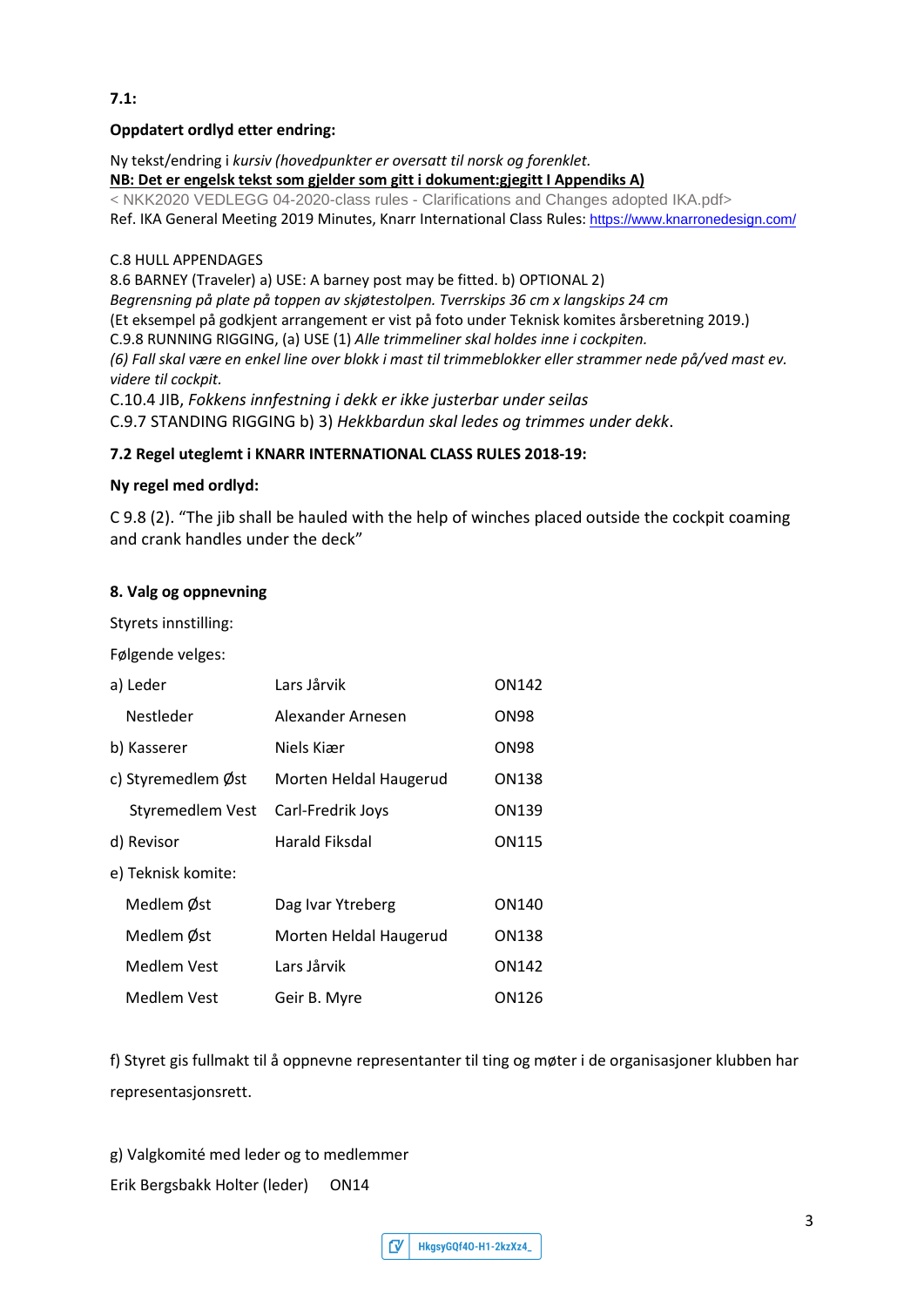Johan G. Hvide (medlem) ON143

Odd Gutteberg (medlem) ON14

André Farstad (medlem) ON146

**Vedtak:** Samtlige kandidater ble enstemmig valgt.

Styret gis fullmakt til å oppnevne representanter til ting og møter i de organisasjoner klubben har representasjonsrett.

Ytterligere forelå ikke til behandling.

Johan G.Hvide **Dag Ivar Ytreberg** 

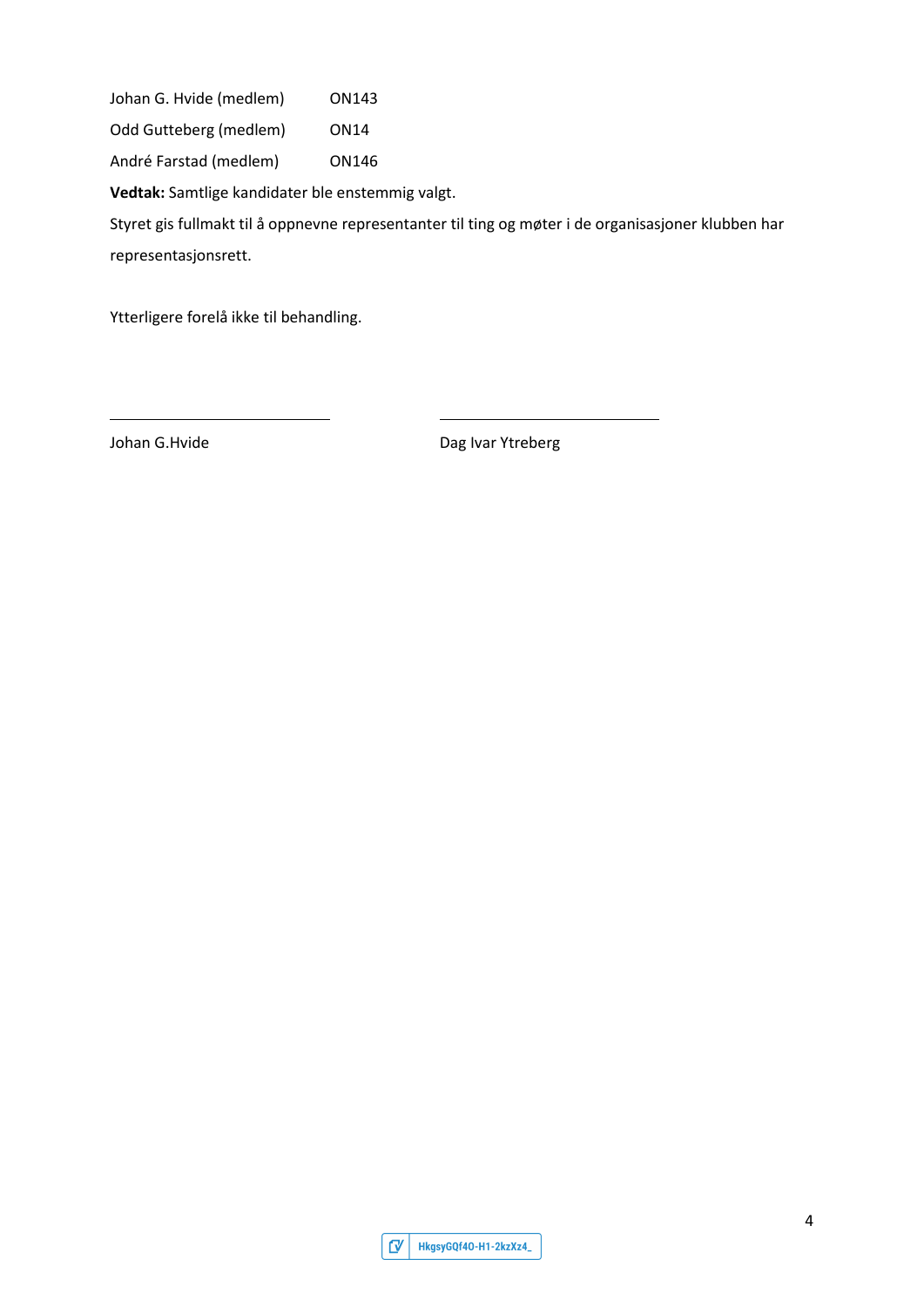#### **Appendiks A)**

**<** NKK2020 VEDLEGG 04-2020-class rules - Clarifications and Changes adopted IKA.pdf**>**



# **Changes/Clarifications to Knarr – International Class Rules to take effect from 2020**

#### **Updates**:

Front page: This version is updated to reflect the ERS 2017-2020

*IKA T.C. note: These are the current ERS.*

#### **Deletions:**

Part I – ADMINISTRATION

Section A — General

# A.7 CLASS RULES AMENDMENTS A.7.1 Amendments to these class rules are subject to the approval of the MNA.

#### A.8 CLASS RULES INTERPRETATION

A.8.1 Interpretation of class rules shall be made by the MNA.

*IKA T.C. note:*

*There is no provision in the rules that they should be approved by the MNA, and there is thus no reason why the MNA should approve amendments to the rules.*

In the light of the above there is no reason to involve the MNA in the interpretation of the class rules, which in *extreme situations may lead to different interpretations of the same issue by the MNAs in the various countries. The effect of deleting the two paragraphs will be that there is no longer any doubt that the rules are solely governed by the IKA, which also does the interpretation.*

#### **Additions:**

#### **New section**:

C.8 HULL APPENDAGES

8.6 BARNEY (Traveler) POST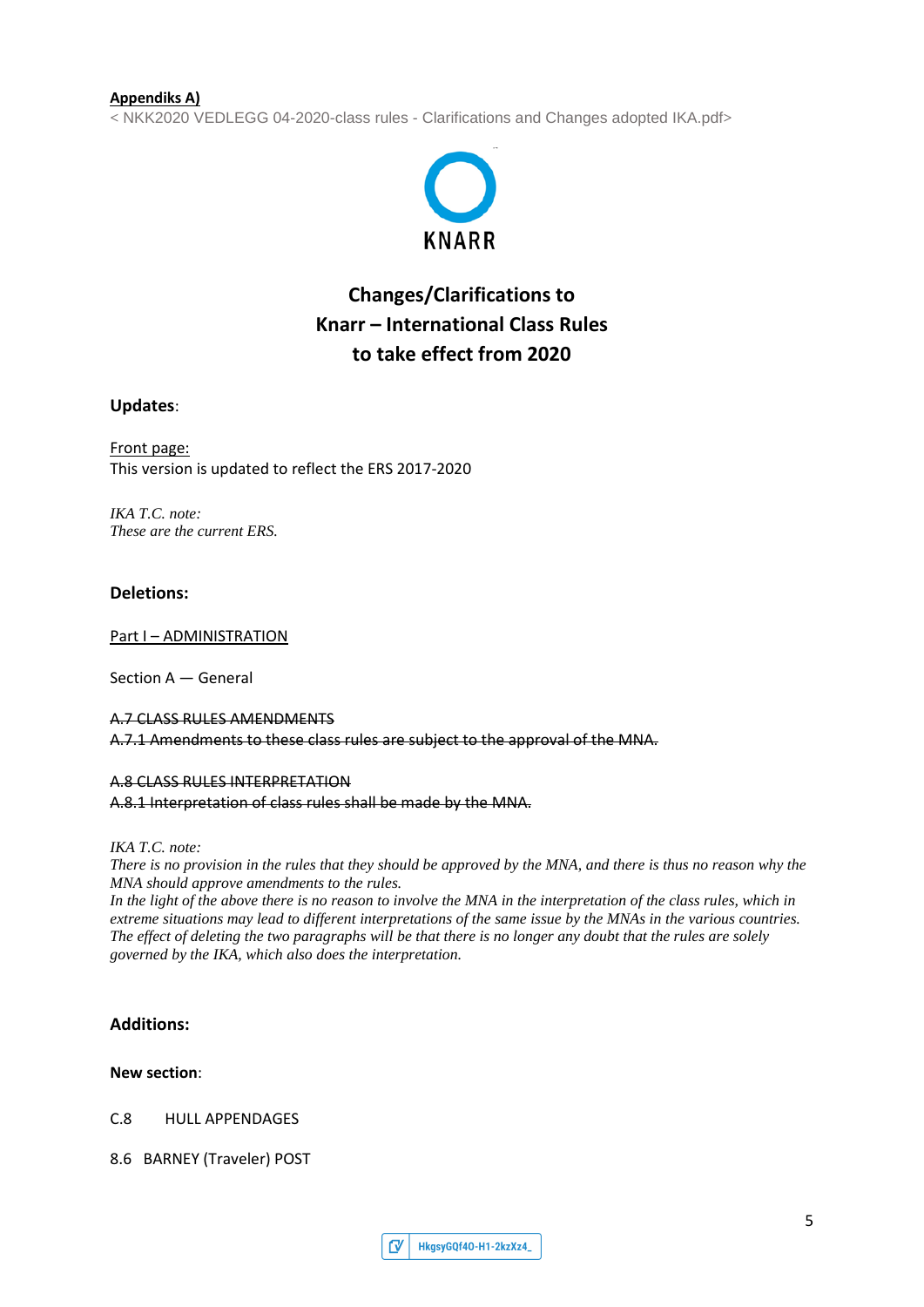a) USE:

A barney post may be fitted.

# MANDATORY:

- 1. The post shall be fitted in accordance with Drawing "F" and "W".
- 2. Material of post and attachment as per (b) (2) below shall be wood. US national prescription: Material shall be wood or aluminum.
- 3. The height at the top surface, incl. attachment as per (b) (2) below, shall be per Drawing "W".

# b) OPTIONAL:

1) A traveler or other device(s) not to exceed 200mm of adjustment of the main sheeting.

2) An attachment with a flat surface perpendicular to the post for hardware not exceeding an area

of 370 sq.cm with a maximum athwartship dimension of 36 cm and a max for-and-aft dimension

of 23 cm.

- 3) Cleats for setting the mainsheet, traveler and backstay adjustment.
- 4) A winch and cleat for mainsheet adjustment per drawing "F".
- 5) A swivel-base with cleat to adjust the mainsheet.
- 6) All optional fittings to be directly mounted to the post.
- 7) US national prescription: Foot pegs no larger than 70mm x 70mm.

#### *IKA T.C. note:*

*Prompted by an arrangement on the barney post where a rather large bowl had been installed, the IKA T.C. found a need for defining what should be allowed on the post. The new rule will also legalize many if not all other arrangements already in existence on the post.* 

# **Re-writing of existing sections:**

#### C.9.8 RUNNING RIGGING

(a) USE

(1) The mainsail shall be sheeted from a barney (traveller) post allowing max. 200 mm sideways travel of the sheet fastening point.

The height of the post shall be minimum 210 mm below the sheer line. The position of the post as shown in plan F. The design and the purchase of the sheeting system is optional and systems with more than one ratio are permitted. However, all parts of the sheet shall be inside the cockpit and shall run directly between the boom and post.

The tailing end(s) may be led to cleat or jammer. Position of cleat or jammer is free. Use of winch on the post is permitted. The point of fastening on the boom shall be above the post. If more than one sheeting block is used, the distance between the centres of the blocks situated furthest from each other shall not exceed 250 mm.

#### *IKA T.C. note:*

*Prompted by a main-sheeting arrangement seen the IKA T.C. found a need for clarification of what should be allowed. Also, for clarification reasons the original and ancient option of having the sheeting from the end of the boom is removed.*

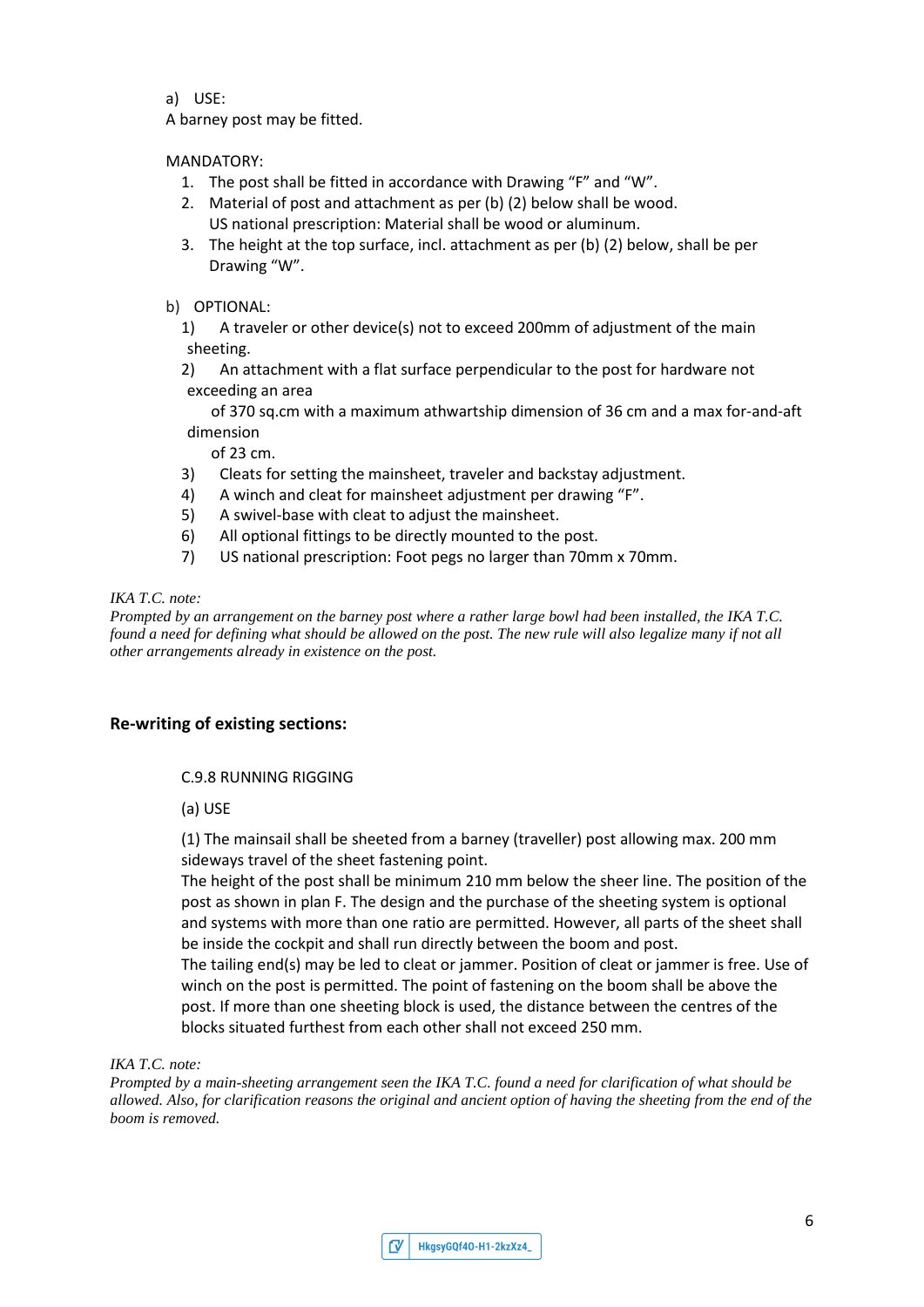(6) The sails shall be hoisted by halyards by a single line running directly from the head,

over a mast sheave to a highfield lever or purchase – on the aluminium mast below the

exit holes – and thereafter may be led to the cockpit.

*IKA T.C. note:*

*Having seen a double halyard, i.e. with a block at the top, the IKA T.C. found a need to clarify in the rules that this is not allowed.*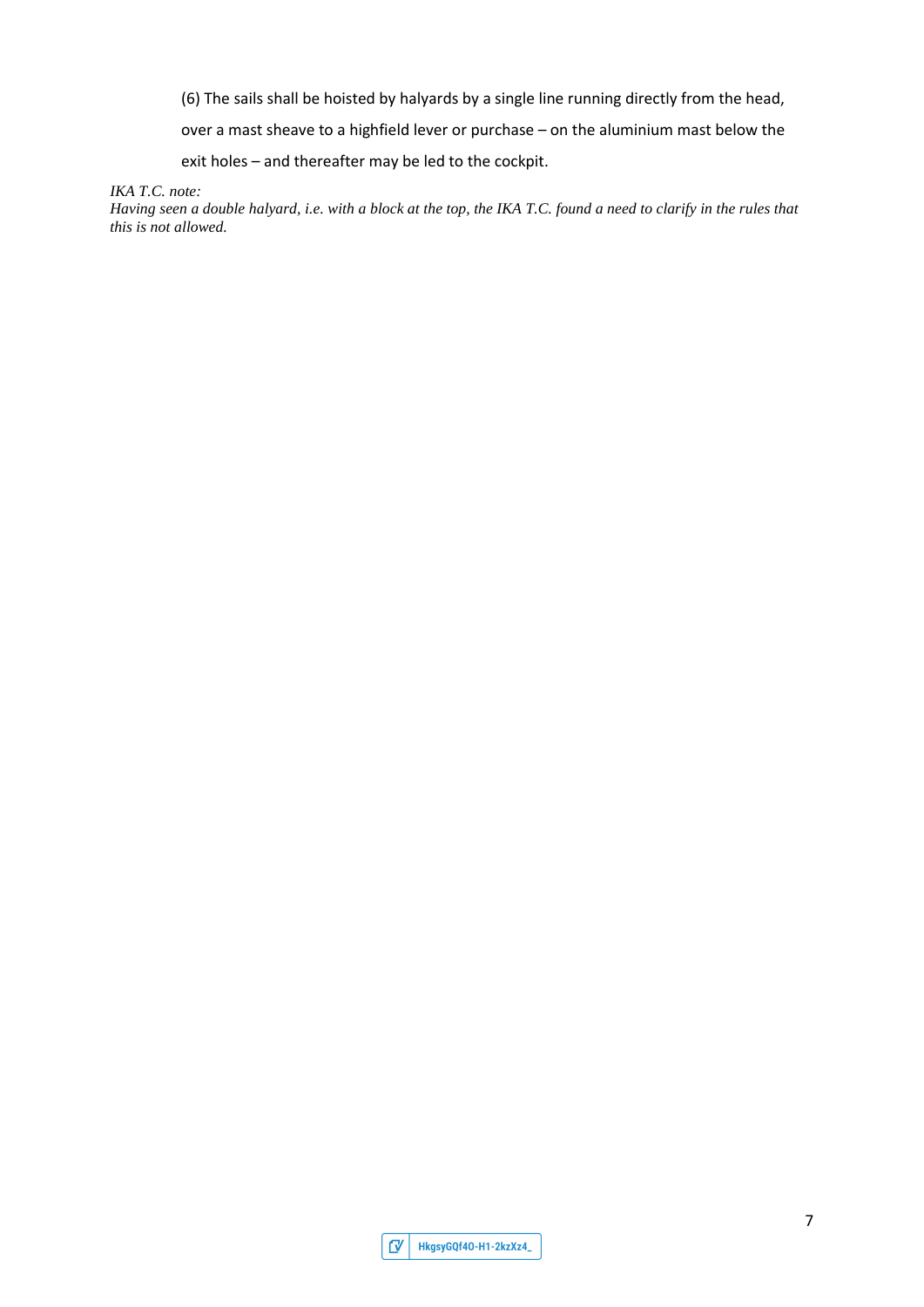C.10.4 JIB

(a) USE

(3) The tack of the jib shall be secured to a fixed fitting at the base of the headstay.

*IKA T.C. note:*

*In several countries it has been seen that the cunningham on the jib has been loosened downwind in other to lift the jib. The IKA T.C. found a need to clarify in the rules that this is not allowed.*

#### C.9.7 STANDING RIGGING

(b) USE

(3) The permanent backstay does not require any rigging screw and may be adjusted. The

permanent backstay shall be led under deck.

*IKA T.C. note:*

*Having seen adjustment lines for the backstay being led over deck, the IKA T.C. found a need to clarify in the rules that this is not allowed.*

 $-000$  - - - - - 000 - - - - - 000 - - -

#### **Proposed by the**

**Technical Committee of the International Knarr Association**

#### **Adopted by the**

**Executive Committee of the International Knarr Association**

**at the Annual General Meeting in San Francisco**

**9th September 2019**

**Effective per**

**1st April 2020**